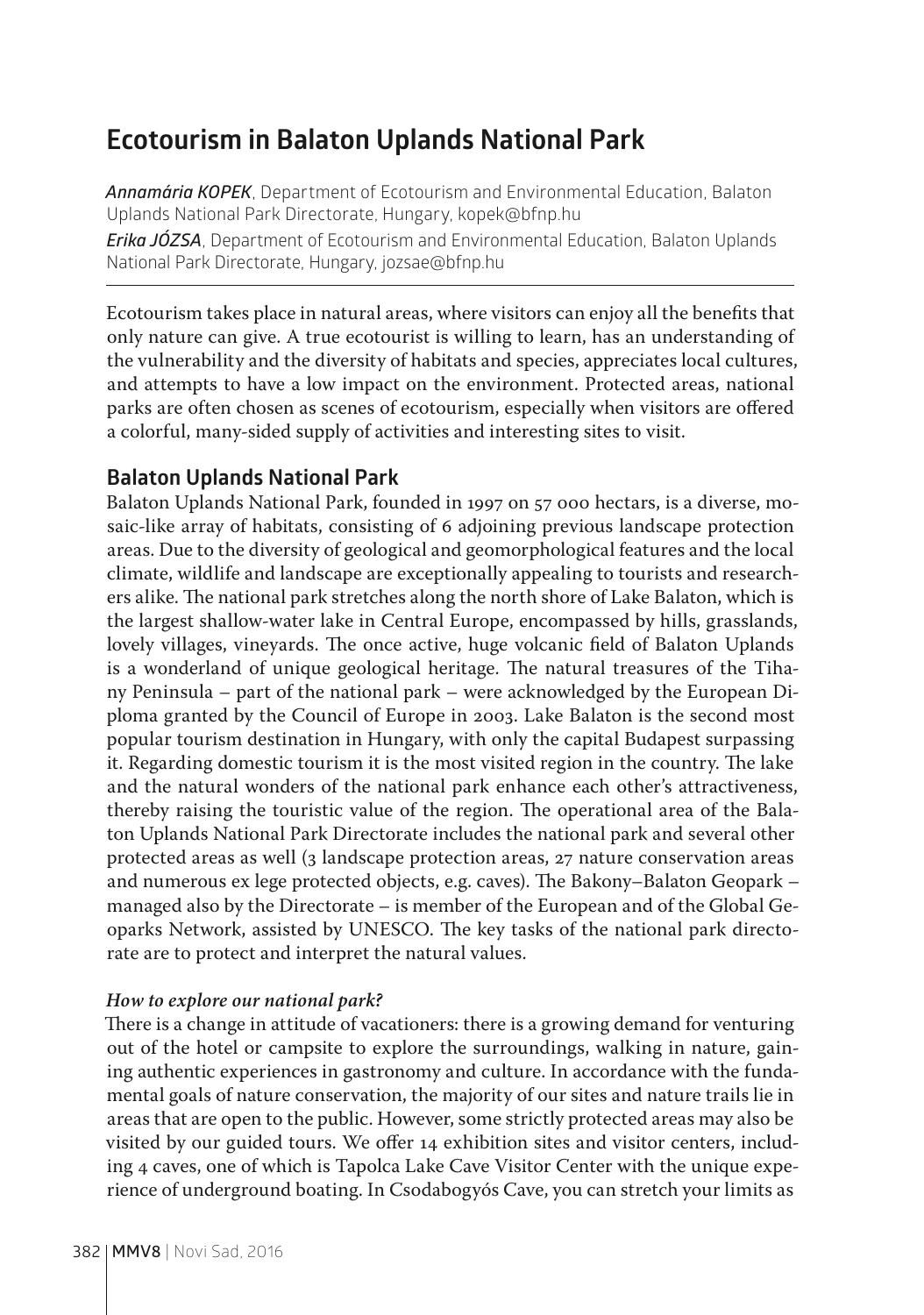you explore the dripstones and the narrow passages in a caving overall. Salföld Manor is home to traditional Hungarian domestic animals, providing lots of fun for families and animal lovers. You can walk to the top of the spectacular remains of a basalt volcano and admire the view from above. Other sites include a fantastic observatory and digital planetarium, a traditional water mill, and the reserve of the largest buffalo herd in the country. Our most popular touristic event is Lavender Festival on Tihany Peninsula. It is an open lavender harvest, during which you can enter our own plantation to pick your own bunch. Nature lovers and avid birdwatchers can request guided tours to our wonderful, strictly protected wetlands, Kis-Balaton, an important Ramsar area and bird habitat, counting more than 260 bird species. Apart from these sites, there are many walking routes and educative nature paths for the ultimate exploration of all of the sections of our national park.

| Registered visitors of exhibition sites and visitor centers, 2015 | Column1                   |
|-------------------------------------------------------------------|---------------------------|
| <b>Exhibition site / Visitor center</b>                           | <b>Number of visitors</b> |
| Lóczy Cave                                                        | 16 28 1                   |
| Lavender House Visitor Center                                     | 33 111                    |
| Szentgáli-kőlik Cave                                              | 312                       |
| Hegyestű Geological Exhibition Site                               | 42 015                    |
| Salföld Manor                                                     | 24 389                    |
| Tapolca Lake Cave Visitor Center                                  | 147 156                   |
| Csodabogyós Cave                                                  | 2815                      |
| Kotsy Water Mill                                                  | 2 6 6 0                   |
| Diás Island                                                       | 7459                      |
| <b>Folk House</b>                                                 | 665                       |
| <b>Buffalo Reserve</b>                                            | 33883                     |
| <b>Disused Sand Quarry</b>                                        | 218                       |
| House of Forests                                                  | 5 1 9 8                   |
| Pannon Observatory Visitor Center                                 | 32 090                    |
| Total                                                             | 348 252                   |
| Registered visitors of guided tours and events, 2015              | Column1                   |
| <b>Guided tours</b>                                               | 17 563                    |
| Events, open days                                                 | 29 1 25                   |
| Open-air schools                                                  | 1621                      |
| Arts and crafts                                                   | 9875                      |
| Other                                                             | 7469                      |
| Total                                                             | 65 653                    |
| Registered visitors altogether, 2015                              | 413 905                   |

*Source of data: Yearly report of Balaton Uplands National Park Directorate, 2015*

The wide selection of outdoor and indoor activities, places to visit, events, festivals, open days, open-air schools and educative programs for children can only reach the public by thorough communication, and a clear and purposeful marketing strategy. Cooperation with the governmental tourism bureau and other actors and organizations within the tourism industry, with NGO's and local people proves to be necessary and fruitful to reach our common goals.